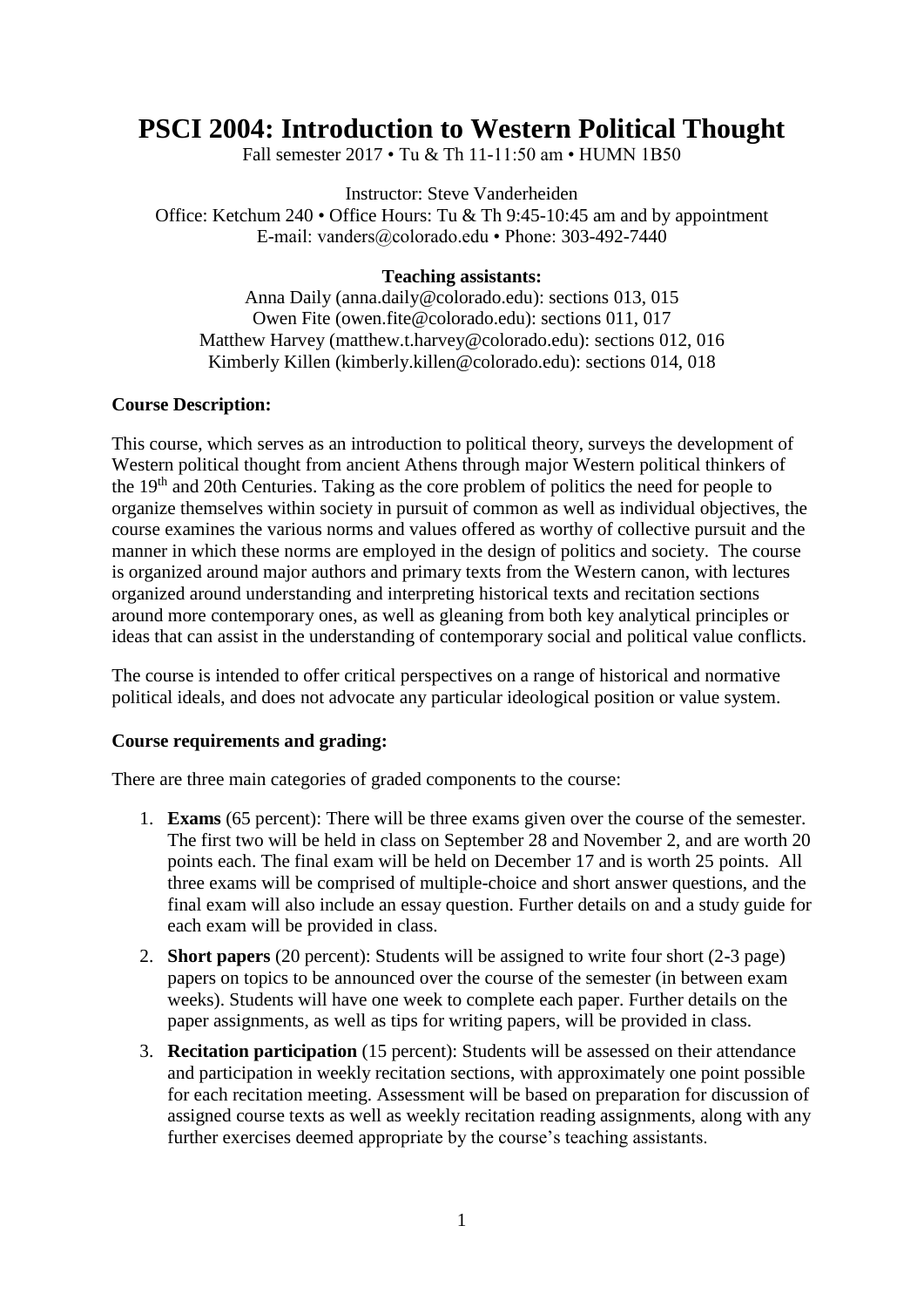Late papers and make-up exams resulting from unexcused absences shall be accepted only at the discretion of the instructor, and with an appropriate penalty. All students must take the final exam during its scheduled slot, except as allowed under CU's final exam policy, in order to receive a passing grade for the course.

## **Texts:**

There are five required texts for the course, all of which are available for purchase in the CU bookstore. Used copies of all texts should be readily available, online if not through the bookstore, and can be located using ISBN codes below. All books for the course have been published in multiple editions; be sure to check with the instructor if planning to use alternate editions to verify that assigned readings will be available, and note that editor's introductions and pagination are likely to vary with editions other those listed.

Plato, *The Republic* (ISBN: 9780140455113) Hobbes, *Leviathan* (ISBN: 9780140431957) Locke, *Second Treatise* (ISBN: 9780915144860) Mill, *On Liberty and Other Essays* (ISBN: 9780199535736) Marx & Engles, *The Communist Manifesto* (ISBN: 9780140447576)

Please notify the instructor if the CU bookstore runs out of any of the above-listed titles. Other required texts are available in .pdf format online through the course's D2L page.

## **University and course policies:**

**Disability accommodations**: If you qualify for accommodations because of a disability, please submit to me a letter from Disability Services in a timely manner so that your needs may be addressed. Disability Services determines accommodations based on documented disabilities. Contact: 303-492-8671 and http://www.Colorado.EDU/disabilityservices.

**Religious observances**: Campus policy regarding religious observances requires that faculty make every effort to reasonably and fairly deal with all students who, because of religious obligations, have conflicts with scheduled exams, assignments or required attendance. Students needing to miss class or exams for religious observances must inform the instructor during the first two weeks of the semester. http://www.colorado.edu/policies/fac\_relig.html.

**Classroom behavior**: Students and faculty share responsibility for maintaining an appropriate learning environment. Students who fail to adhere to such behavioral standards may be subject to discipline. Faculty have the professional responsibility to treat all students with understanding, dignity and respect, to guide classroom discussion and to set reasonable limits on the manner in which opinions are expressed. Professional courtesy and sensitivity are especially important with respect to individuals and topics dealing with differences of race, culture, religion, politics, sexual orientation, gender, gender variance, and nationalities. For further information, see http://www.colorado.edu/policies/classbehavior.html and http://www.colorado.edu/studentaffairs/judicialaffairs/code.html#student\_code for details.

**Discrimination and harassment**: The CU-Boulder policy on Discrimination and Harassment, the University of Colorado policy on Sexual Harassment and the University of Colorado policy on Amorous Relationships apply to all students, staff and faculty. Any student, staff or faculty member who believes s/he has been the subject of discrimination or harassment based upon race, color, national origin, sex, age, disability, religion, sexual orientation, or veteran status should contact the Office of Discrimination and Harassment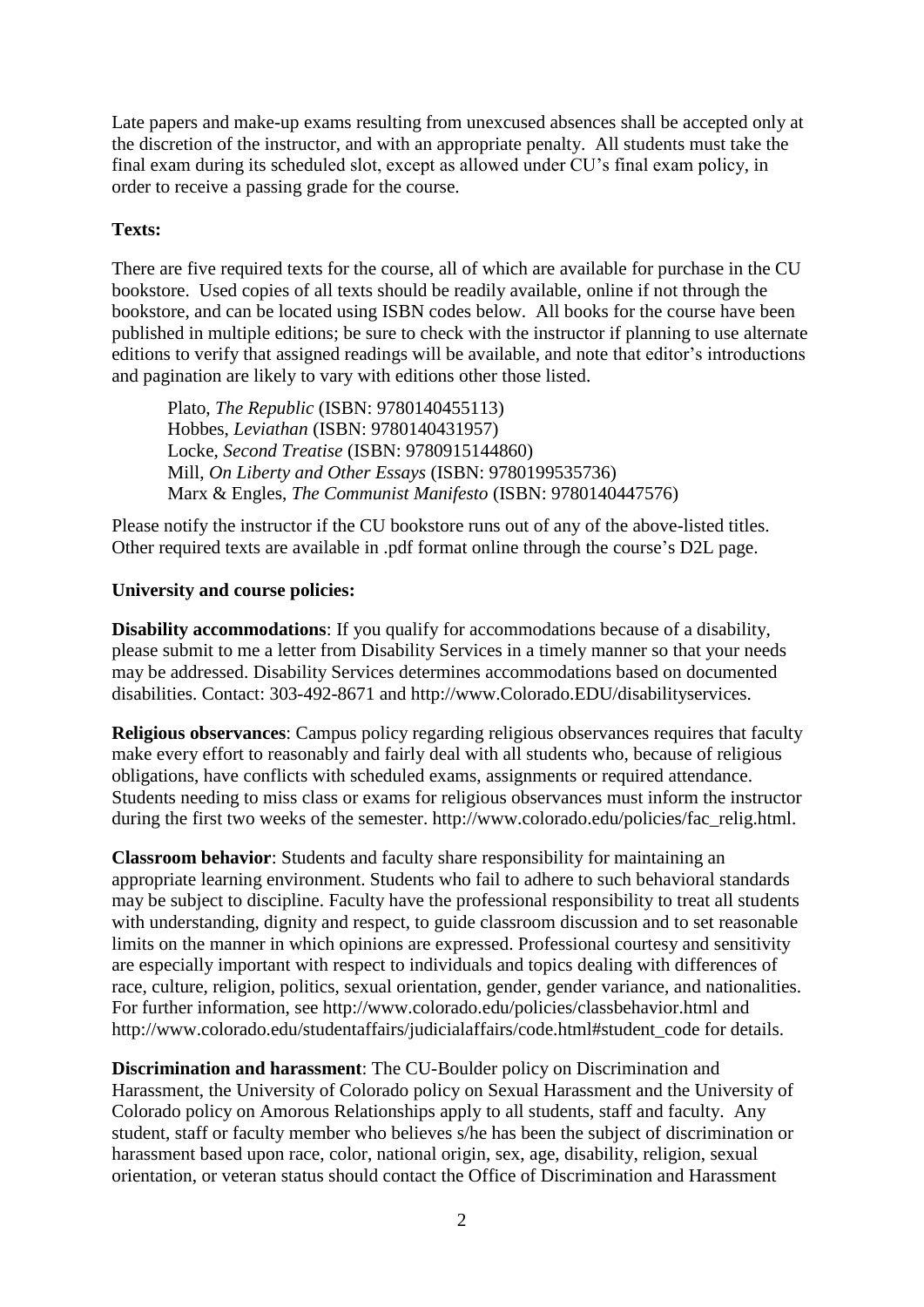(ODH) at 303-492-2127 or the Office of Judicial Affairs at 303-492-5550. Information about the ODH and the above referenced policies can be obtained at http://www.colorado.edu/odh.

**Honor code**: All students of the CU-Boulder are responsible for knowing and adhering to the academic integrity policy of this institution. Violations of this policy may include: cheating, plagiarism, aid of academic dishonesty, fabrication, lying, bribery, and threatening behavior. All incidents of academic misconduct shall be reported to the Honor Code Council (honor@colorado.edu; 303-725-2273). Students found to be in violation of the academic integrity policy will be subject to both academic sanctions from the faculty member and nonacademic sanctions (including but not limited to university probation, suspension, or expulsion). Further details can be found at www.colorado.edu/policies/honor.html and at http://www.colorado.edu/academics/honorcode/.

**Excused absences**: At the instructor's discretion, students may be given opportunities to make up exams missed as the result of documented illnesses (with note from health care provider) or other (documented) emergencies, religious observances, or official university activities. Wherever possible, students should inform the instructor in advance of such absences in order to make necessary arrangements. The instructor reserves the right to distinguish excusable from non-excusable absences.

**Classroom etiquette**: Students are expected to arrive in the classroom by the scheduled start time and to remain until class is dismissed. Laptop computers and other electronic devices cannot be used in class without the prior consent of the instructor, and shall be subject to appropriate use restrictions. All students are welcome to participate in classroom discussion, and must allow others to do the same.

## **Reading and Lecture Schedule:**

Lectures will focus upon the readings assigned for a given day, as indicated below. Assigned texts should be read in advance of each day's scheduled topic. For each recitation section, students should be prepared to discuss assigned lecture texts assigned up through the day of their recitation. The instructor reserves the prerogative to modify this schedule if necessary.

August 29: Introduction (no reading assignment) August 31: Plato, *Republic* (Introduction, Parts 1-2) Recitation: introduction to recitation (no reading assignment)

September 5: Plato, *Republic* (Parts 3-4) September 7: Plato, *Republic* (read Parts 8-9) Recitation: from Huxley, *Brave New World* (D2L)

September 12: Plato, *Republic* (Parts 5-7) September 14: Hobbes, *Leviathan* (editor's Introduction, chs. 1-8), first paper assigned Recitation: Scott, "For Politics" (D2L)

September 19: Hobbes, *Leviathan* (chs. 9-16) September 21: Hobbes, *Leviathan* (chs. 17-24), first paper due Recitation: Scheuerman, "Rethinking Crisis Government" (D2L)

September 26: Hobbes, *Leviathan* (chs. 25-31) September 28: **first exam** (in class) Recitation: exam preparation (no additional reading assignment)